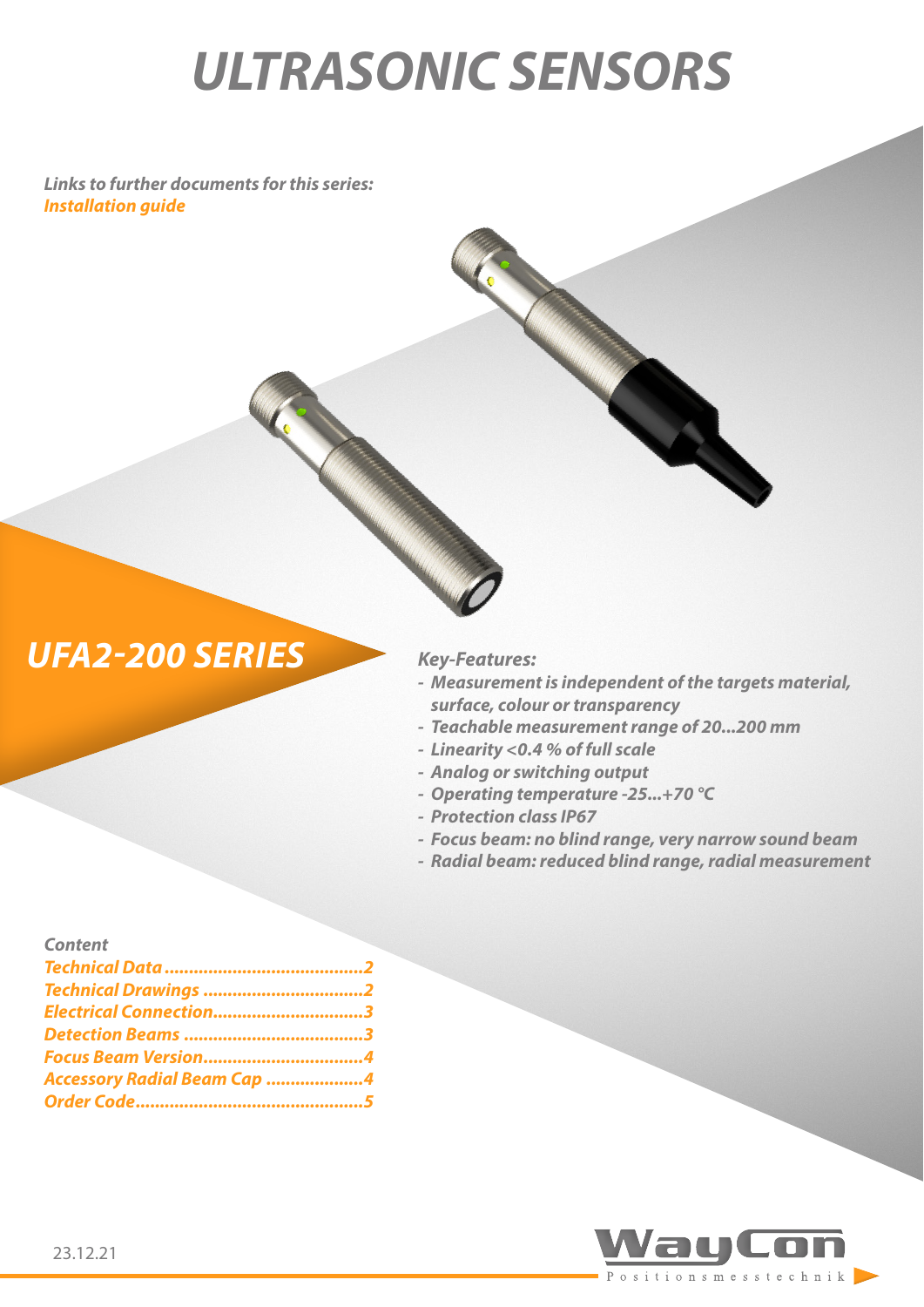<span id="page-1-0"></span>**TECHNICAL DATA**

| Output type                               |             | Analog output                                           |             |                      | Switching output                      |  |  |
|-------------------------------------------|-------------|---------------------------------------------------------|-------------|----------------------|---------------------------------------|--|--|
| Version                                   |             | Focus beam                                              | Standard    | Focus beam           | Standard                              |  |  |
| Measurement range                         | [mm]        | $0150$ <sup>1)</sup>                                    | $20200^{2}$ | $0150$ <sup>1)</sup> | 20200 $2$                             |  |  |
| Linearity max.                            | $[%]$       | < 0.4                                                   |             |                      |                                       |  |  |
| Repeatability                             | [mm]        | < 0.5                                                   |             |                      |                                       |  |  |
| Resolution                                | [mm]        | $\mathbf{1}$                                            |             |                      |                                       |  |  |
| Sound frequency                           | [kHz]       | 400                                                     |             |                      |                                       |  |  |
| Readiness delay                           | [ms]        | $300$                                                   |             |                      |                                       |  |  |
| Analog output                             |             | 010 V / 420 mA (switchable)<br>$\overline{\phantom{a}}$ |             |                      |                                       |  |  |
| Load resistance                           | $[k\Omega]$ | Voltage: >10 / Current: < 0,4                           |             |                      |                                       |  |  |
| Measurement frequency                     | [Hz]        | 400                                                     |             |                      |                                       |  |  |
| Switching output                          |             | $\overline{\phantom{a}}$                                |             |                      | Push pull, NPN/PNP, NO/NC, switchable |  |  |
| Switching current max.                    | [mA]        | $\overline{\phantom{a}}$                                |             |                      | 150                                   |  |  |
| Switching hysteresis                      | [mm]        |                                                         |             |                      | $\overline{2}$                        |  |  |
| Switching frequency                       | [kHz]       |                                                         |             | 20                   |                                       |  |  |
| Supply                                    | [VDC]       | 1830                                                    |             |                      |                                       |  |  |
| No-load current at 24 VDC                 | [mA]        | 40                                                      |             |                      |                                       |  |  |
| Voltage drop                              | [V]         | 2                                                       |             |                      |                                       |  |  |
| Inverse-polarity protection               |             | Yes (not pin 2)                                         |             | Yes                  |                                       |  |  |
| Short circuit protection                  |             | Yes                                                     |             |                      |                                       |  |  |
| Isolation voltage                         | $[V]$       | 500                                                     |             |                      |                                       |  |  |
| Shock / vibration resistance              |             | 30 g, 11 ms / 1055 Hz, 1 mm                             |             |                      |                                       |  |  |
| Connection                                |             | Connector M12, 4 pins                                   |             |                      |                                       |  |  |
| Protection class                          |             | <b>IP67</b>                                             |             |                      |                                       |  |  |
| Operating temperature                     |             | $-25+70$ °C                                             |             |                      |                                       |  |  |
| Temperature drift                         | [% / K]     | 0.2 (compensated)                                       |             |                      |                                       |  |  |
| Mounting distance min. (sensor to sensor) | [mm]        | 60                                                      |             |                      |                                       |  |  |
| Housing                                   |             | Nickel-plated brass, epoxy resin, PUR                   |             |                      |                                       |  |  |
| Weight                                    | [g]         | 30                                                      |             |                      |                                       |  |  |

1) based on a standardized measurement plate >20x20 mm

<sup>2)</sup> based on a standardized measurement plate >100x100 mm

#### **TECHNICAL DRAWINGS**

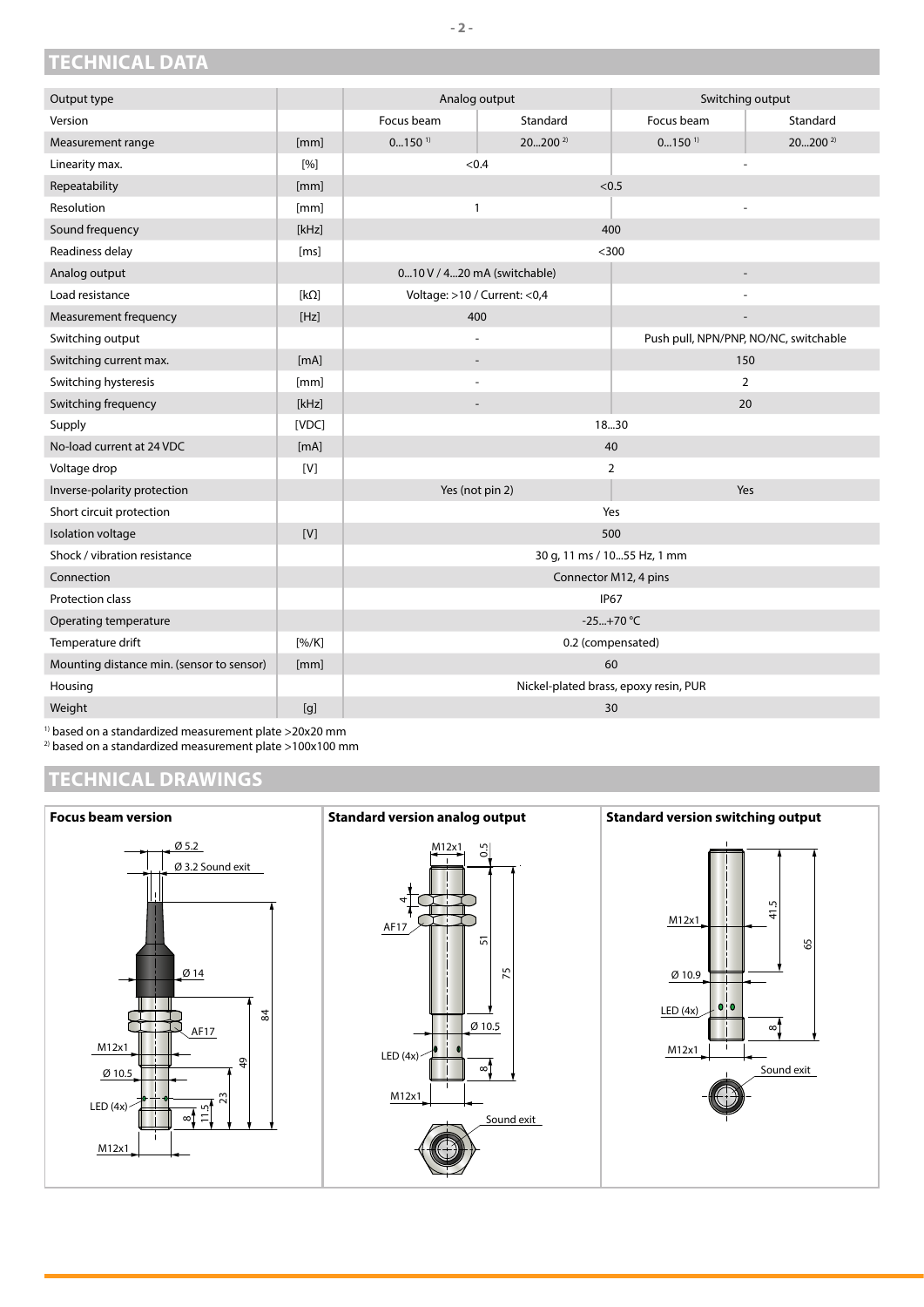#### <span id="page-2-0"></span>**ELECTRICAL CONNECTION**



 $2 - 1$  0 0  $1 - 1$ 

 $3 - 10 - 9$  (0-1



**circuit diagram analog output**



### **DETECTION BEAMS**



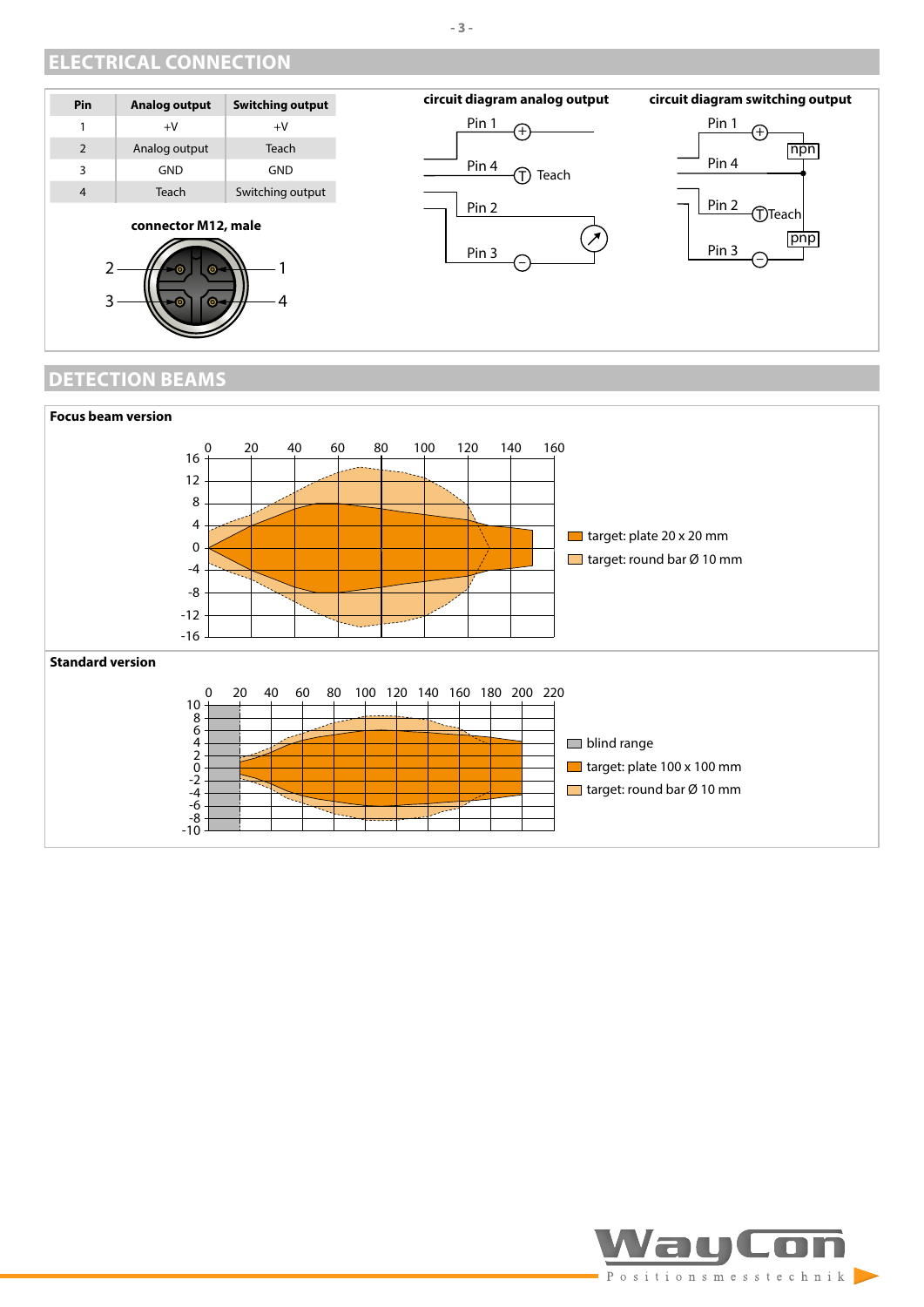#### <span id="page-3-0"></span>**FOCUS BEAM VERSION**

The ultrasonic sensors of the UFA2-FB version are equipped with a focusing device made of glass fibre reinforced polypropylene, which makes the sound beam particularly narrow. They are therefore suitable for looking into narrow openings in the close range from 0 mm to 150 mm. A typical application is level measurement in small tubes and containers.

With a small distance between the sensor and the tube and depending on the measuring height, levels can be measured in tubes with a diameter of a few millimetres. In very narrow conditions, only an experiment can clarify whether a measurement is possible.

#### **ACCESSORY RADIAL BEAM CAP**

By means of the radial beam attachment UFA2-RB-M12 an axial measuring sensor becomes a radial measuring sensor. The UFA2-RB-M12 can be used for the standard version of the UFA2 with switching output or analog output. By using the UFA2-RB-M12, the blind range is reduced by approx. 14 mm and the measuring range is deflected by 90°.